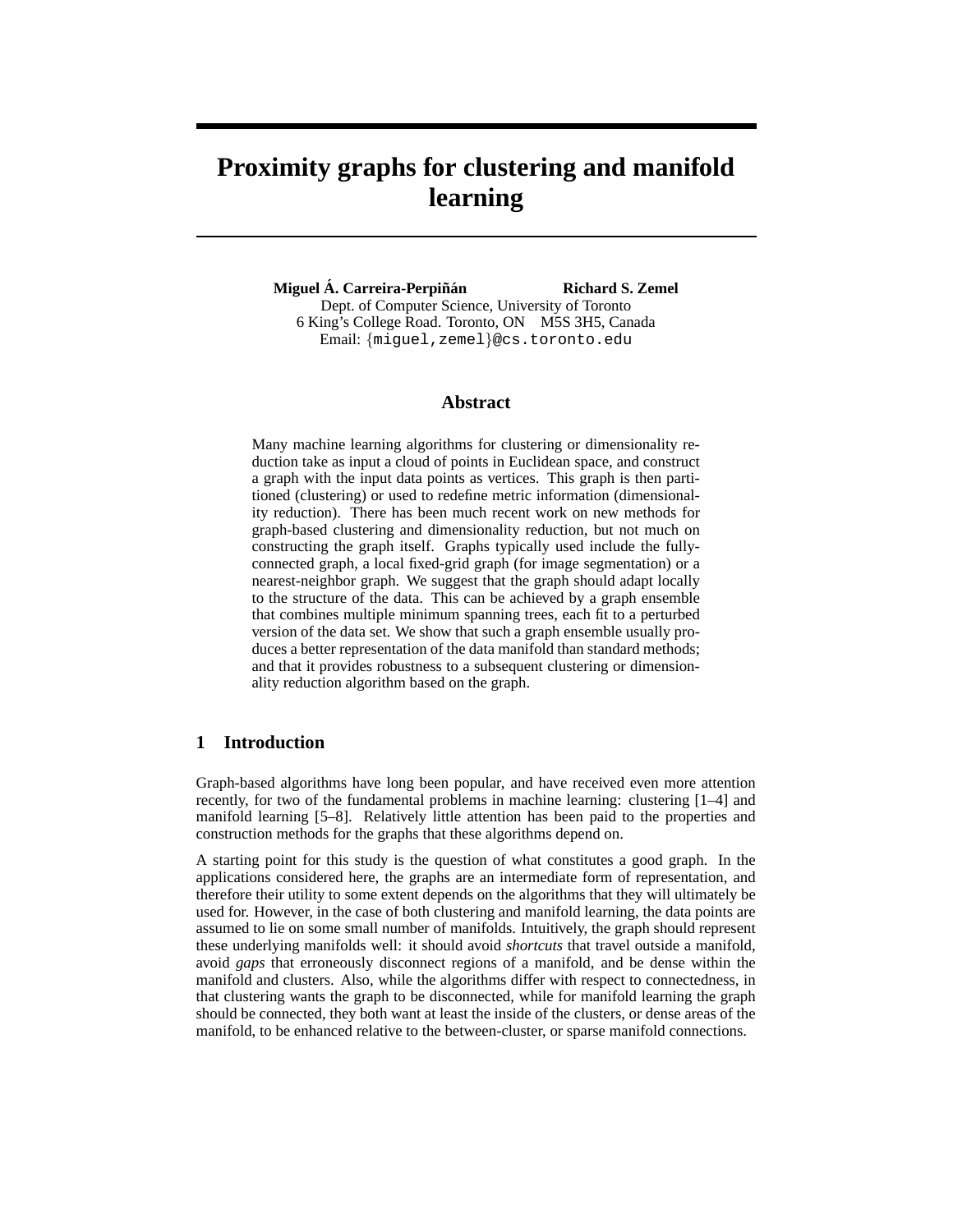

Figure 1: Sensitivity to noise of proximity graphs. *Top row*: several proximity graphs constructed on a noisy sample of points lying on a circle. *Bottom row*: the same graphs constructed on a different sample; specifically, we added to each point Gaussian noise of standard deviation equal to the length of the small segment shown in the centre of the dataset (top row), built the graph, and drew it on the original dataset. This small perturbation can result in large changes in the graphs, such as disconnections, shortcuts or changes in connection density.

Many methods employ simple graph constructions. A fully-connected graph is used for example in spectral clustering and multidimensional scaling, while a *fixed grid*, with each point connecting to some small fixed number of neighbors in a pre-defined grid of locations, is generally used in image segmentation. An  $\epsilon$ -ball, in which each point connects to points within some distance  $\epsilon$ , and k-nearest neighbors (k-NNG) are generalization of these approaches, as they take into account distance in some features associated with each point instead of simply the grid locations. The  $\epsilon$ -ball or  $k$ -NNG provide an improvement over the fully-connected graph or fixed grid (clustering: [3, 9]; manifold learning: [5, 7]). These traditional methods contain parameters ( $\epsilon$ , k) that strongly depend on the data; they generally require careful, costly tuning, as typically graphs must be constructed for a range of parameter values, the clustering or dimensionality-reduction algorithm run on each, and then performance curves compared to determine the best settings. Figure 1 shows that these methods are quite sensitive to sparsity and noise in the data points, and that the parameters should ideally vary within the data set. It also shows that other traditional graphs (e.g. the Delaunay triangulation) are not good for manifolds, since they connect points nonlocally.

In this paper we propose a different method of graph construction, one based on *minimum spanning trees* (MSTs). Our method involves an ensemble of trees, each built on a perturbed version of the data. We first discuss the motivation for this new type of graph, and then examine its robustness properties, and its utility to both subsequent clustering or dimensionality reduction methods.

# **2 Two new types of proximity graphs**

A minimum spanning tree is a tree subgraph that contains all the vertices and has a minimum sum of edge weights. As a skeleton of a data set, the MST has some good properties: it tends to avoid shortcuts between branches (typically caused by long edges, which are contrary to the shortest-length criterion) and it gives a connected graph (usually a problem for other methods with often-occurring random small groupings of points). In fact, the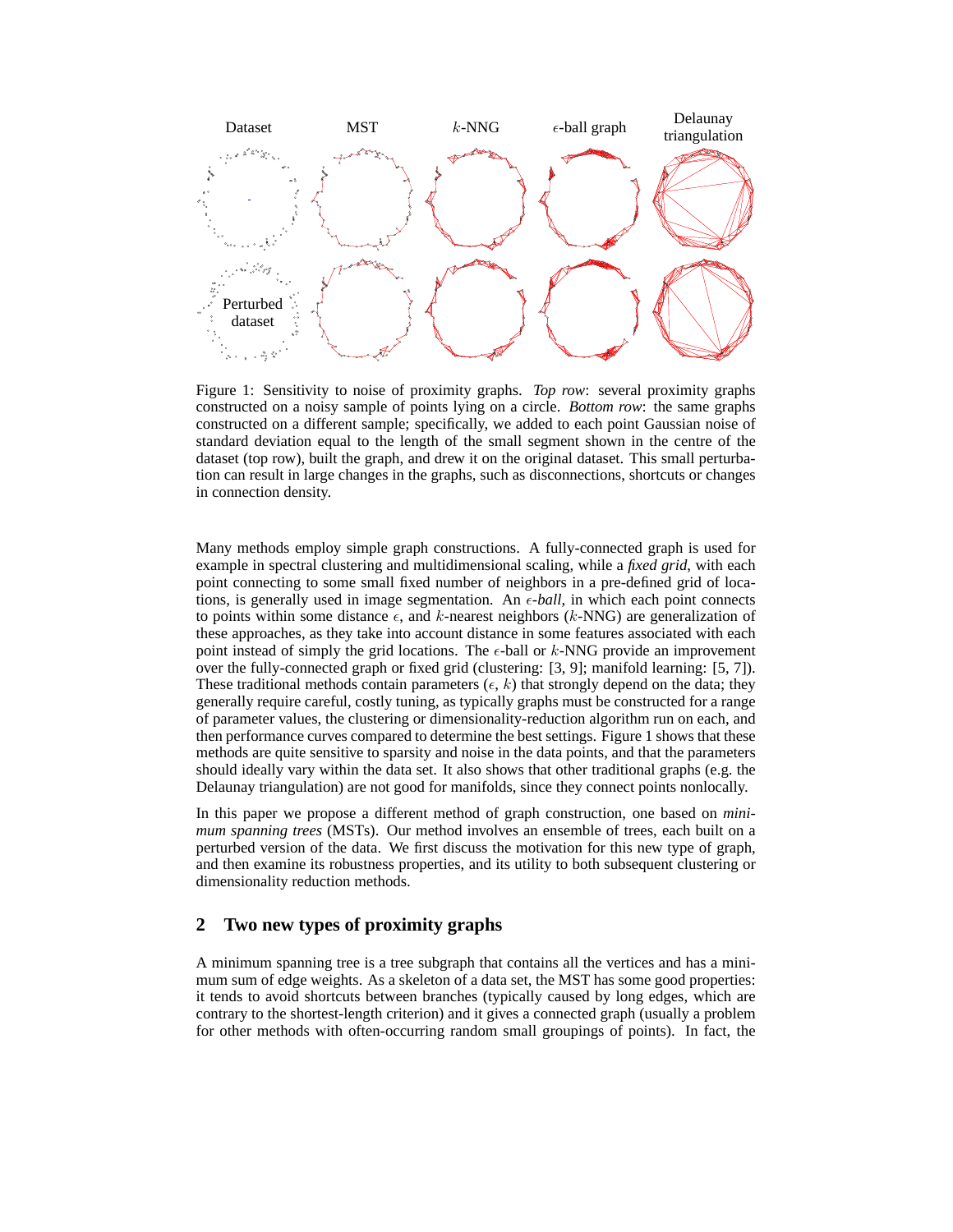MST was an early approach to clustering [10]. However, the MST is too sparse (having only  $N - 1$  edges for an N-point data set, and no cycles) and is sensitive to noise. One way to flesh it out and attain robustness to noise is to form an *MST ensemble* that combines multiple MSTs; we give two different algorithms for this.

### **2.1 Perturbed MSTs (PMSTs)**

Perturbed MSTs combine a number of MSTs, each fit to a perturbed version of the data set. The perturbation is done through a *local noise model* that we estimate separately for each data point based on its environment: point  $x_i$  is perturbed by adding to it zero-mean uniform noise of standard deviation  $s_i = rd_i$  where  $d_i$  is the average distance to the k nearest neighbors of  $\mathbf{x}_i$ , and  $r \in [0,1]$ . In this paper we use  $k = 5$  throughout and study the effect of  $r$ . The locality of the noise model allows points to move more or less depending on the local data structure around them and to connect to different numbers of neighbors at different distances—in effect we achieve a variable k and  $\epsilon$ .

To build the PMST ensemble, we generate  $T > 1$  perturbed copies of the entire data set according to the local noise model and fit an MST to each. The PMST ensemble assigns a weight  $e_{ij} \in [0,1]$  to the edge between points  $x_i$  and  $x_j$  equal to the average number of times that edge appears on the trees. For  $T = 1$  this gives the MST of the unperturbed data set; for  $T \to \infty$  it gives a stochastic graph where  $e_{ij}$  is the probability (in the Laplace sense) of that edge under the noise model. The PMST ensemble contains at most  $T(N-1)$ edges (usually much less). Although the algorithm is randomized, the PMST ensemble for large T is essentially deterministic, and insensitive to noise by construction. In practice a small T is enough; we use  $T = 20$  in the experiments.

#### **2.2 Disjoint MSTs (DMSTs)**

Here we build a graph that is a deterministic collection of  $t$  MSTs that satisfies the property that the *n*th tree (for  $n = 1, \ldots, t$ ) is the MST of the data subject to not using any edge already in the previous  $1, \ldots, t-1$  trees. One possible construction algorithm is an extension of Kruskal's algorithm for the MST where we pick edges without replacement and restart for every new tree. Specifically, we sort the list of  $\frac{N(N-1)}{2}$  edges  $e_{ij}$  by increasing distance  $d_{ij}$  and visit each available edge in turn, removing it if it merges two clusters (or equivalently does not create a cycle); whenever we have removed  $N - 1$  edges, we go back to the start of the list. We repeat the procedure  $t$  times in total.

The DMST ensemble consists of the union of all removed edges and contains  $t(N - 1)$ edges each of weight 1. The t parameter controls the overall density of the graph, which is always connected; unlike  $\epsilon$  or k (for the  $\epsilon$ -ball or k-NNG), t is not a parameter that depends locally on the data, and again points may connect to different numbers of neighbors at different distances. We obtain the original MST for  $t = 1$ ; values  $t = 2-4$  (and usually quite larger) work very well in practice.  $t$  need not be integer, i.e., we can fix the total number of edges instead. In any case we should use  $t \ll \frac{N}{2}$ .

#### **2.3 Computational complexity**

For a data set with  $N$  points, the computational complexity is approximately  $\mathcal{O}(TN^2 \log N)$  (PMSTs) or  $\mathcal{O}(N^2(\log N + t))$  (DMSTs). In both cases the resulting graphs are sparse (number of edges is linear on number of points  $N$ ). If imposing an a priori sparse structure (e.g. an 8-connected grid in image segmentation) the edge list is much shorter, so the graph construction is faster. For the perturbed MST ensemble, the perturbation of the data set results in a partially disordered edge list, which one should be able to sort efficiently. The bottleneck in the graph construction itself is the computation of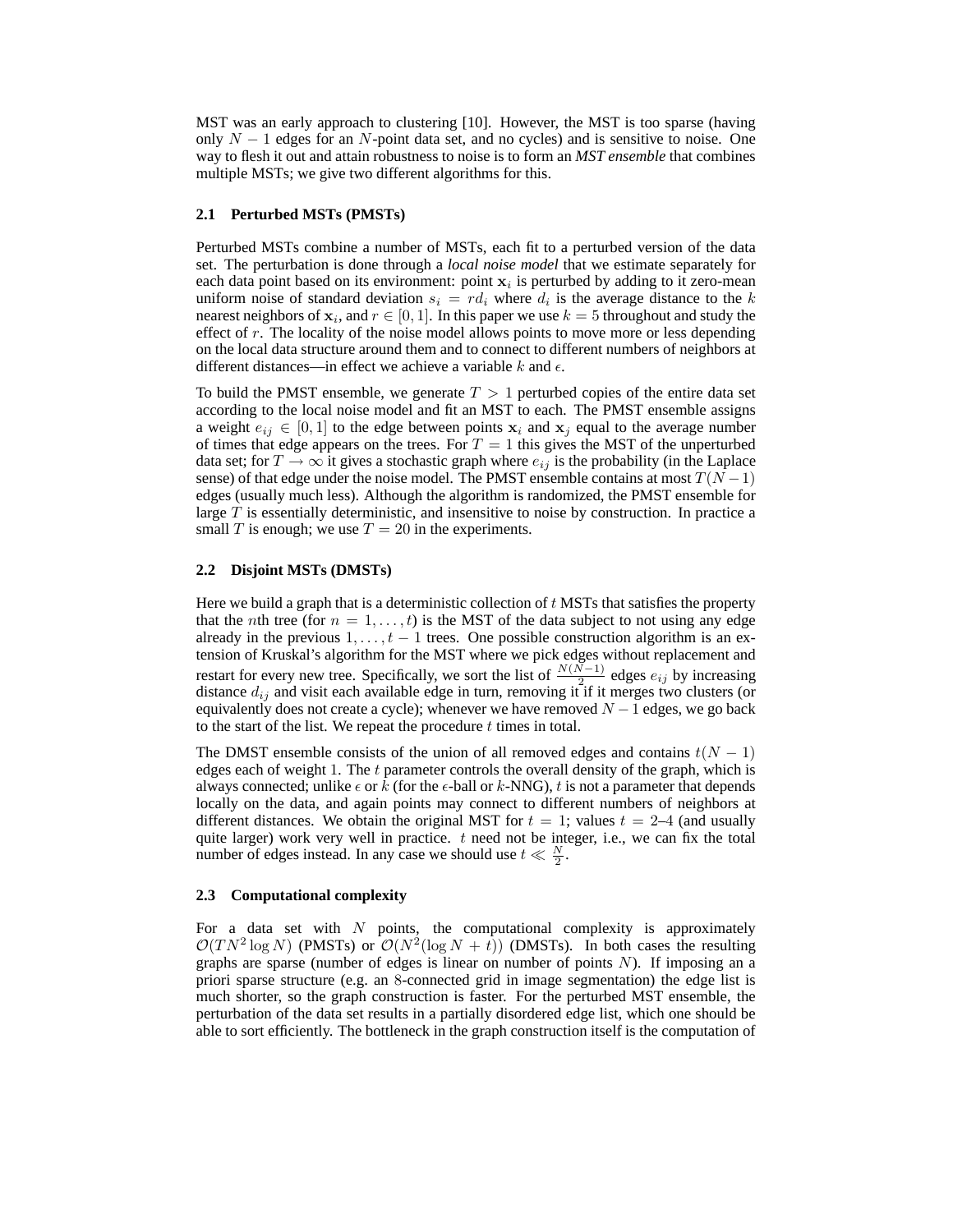pairwise distances, or equivalently of nearest neighbors, of a set of  $N$  points (which affects the  $\epsilon$ -ball and k-NNG graphs too): in 2D this is  $\mathcal{O}(N \log N)$  thanks to properties of planar geometry, but in higher dimensions the complexity quickly approaches  $\mathcal{O}(N^2)$ .

Overall, the real computational bottleneck is the graph postprocessing, typically  $\mathcal{O}(N^3)$  in spectral methods (for clustering or manifold learning). This can be sped up to  $\mathcal{O}(cN^2)$  by using sparsity (limiting a priori the edges allowed, thus approximating the true solution) but then the graph construction is likewise sped up. Thus, even if our graphs are slightly more costly to construct than the  $\epsilon$ -ball or k-NNG, the computational savings are very large if we avoid having to run the spectral technique multiple times in search for a good  $\epsilon$  or k.

## **3 Experiments**

We present two sets of experiments on the application of the graphs to clustering and manifold learning, respectively.

#### **3.1 Clustering**

In affinity-based clustering, our data is an  $N \times N$  affinity matrix W that defines a graph (where nonzeros define edge weights) and we seek a partition of the graph that optimizes a cost function, such as mincut [1] or normalized cut [2]. Typically the affinities are  $w_{ij} = \exp(-\frac{1}{2}(d_{ij}/\sigma)^2)$  (where  $d_{ij}$  is the problem-dependent distance between points  $x_i$  and  $x_j$ ) and depend on a scale parameter  $\sigma \in (0,\infty)$ . This graph partitioning problem is generally NP-complete, so approximations are necessary, such as spectral clustering algorithms [2]. In spectral clustering we seek to cluster in the leading eigenvectors of the normalized affinity matrix  $N = D^{-\frac{1}{2}}WD^{-\frac{1}{2}}$  (where  $D = \text{diag}(\sum_i w_{ij})$ ), and discarding a constant eigenvector associated with eigenvalue 1). Spectral clustering succeeds only for a range of values of  $\sigma$  where N displays the natural cluster structure of the data; if  $\sigma$  is too small W is approximately diagonal and if  $\sigma$  is too large W is approximately a matrix of ones. It is thus crucial to determine a good  $\sigma$ , which requires computing clusterings over a range of  $\sigma$  values—an expensive computation since each eigenvector computation is  $\mathcal{O}(N^3)$  (or  $\mathcal{O}(cN^2)$  under sparsity conditions).

Fig. 2 shows segmentation results for a grayscale image from [11] where the objective is to segment the occluder from the underlying background, a hard task given the intensity gradients. We use a standard weighted Euclidean distance on the data points (pixels)  $x =$ (pixel location, intensity). One method uses the 8-connected grid (where each pixel is connected to its 8 neighboring pixels). The other method uses the PMST or DMST ensemble (constrained to contain only edges in the 8-connected grid) under different values of the  $r$ ,  $t$ parameters; the graph has between 44% and 98% the number of edges in the 8-grid, depending on the parameter value. We define the affinity matrix as  $w_{ij} = e_{ij} \exp(-\frac{1}{2}(d_{ij}/\sigma)^2)$ (where  $e_{ij} \in [0, 1]$  are the edge values). In both methods we apply the spectral clustering algorithm of [2]. The plot shows the clustering error (mismatched occluder area) for a range of scales. The 8-connected grid succeeds in segmenting the occluder for  $\sigma \in [0.2, 1]$ approximately, while the MST ensembles (for all parameter values tested) succeed for a wider range—up to  $\sigma = \infty$  in many cases. The reason for this success even for such high  $\sigma$  is that the graph lacks many edges around the occluder, so those affinities are zero no matter how high the scale is. In other words, for clustering, our graphs enhance the inside of clusters with respect to the bridges between clusters, and so ease the graph partitioning.

#### **3.2 Manifold learning**

For dimensionality reduction, we concentrate on applying Isomap [5], a popular and powerful algorithm. We first estimate the geodesic distances (i.e., along the manifold)  $\hat{g}_{ij}$  be-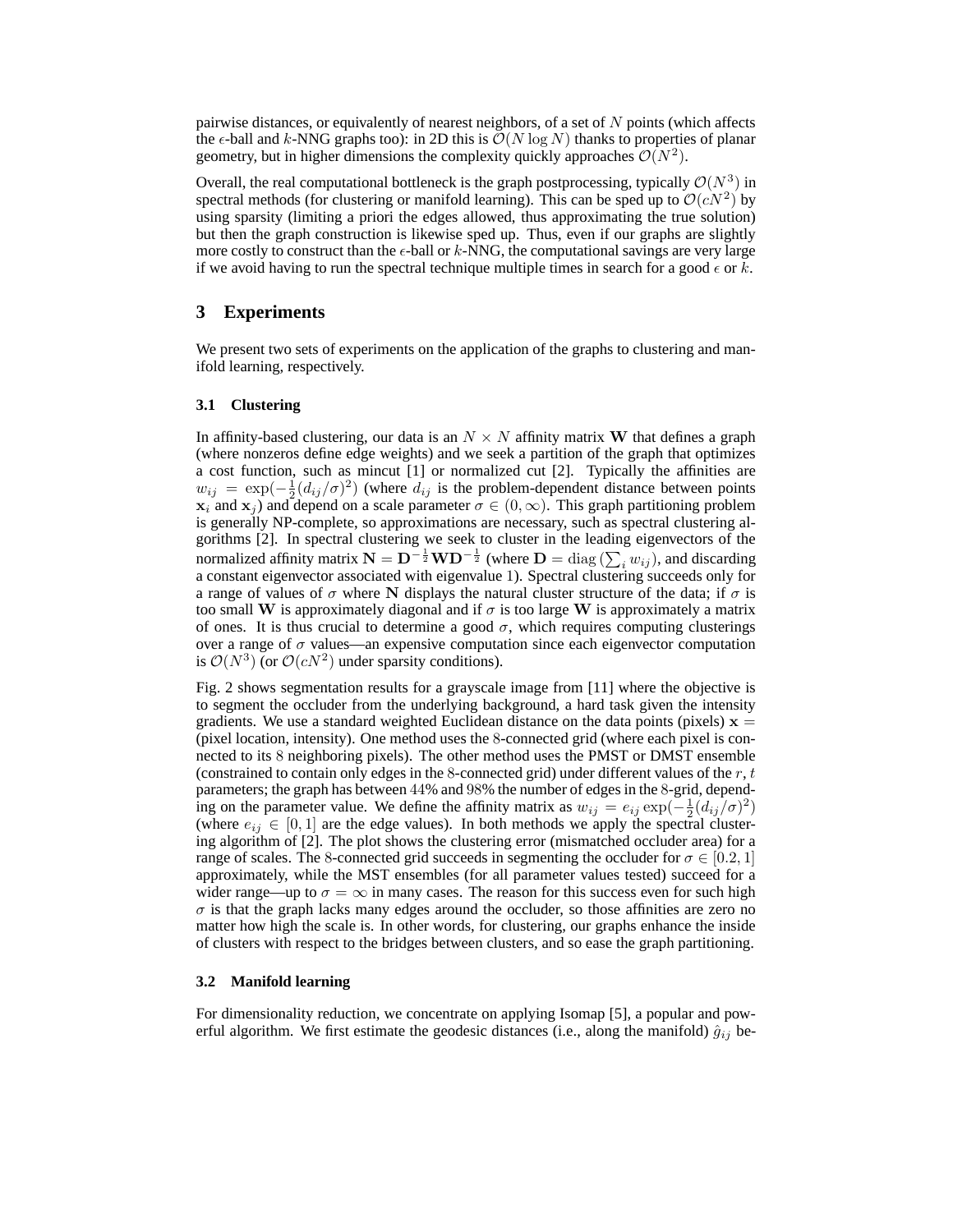

Figure 2: Using a proximity graph increases the scale range over which good segmentations are possible. We consider segmenting the greyscale image at the bottom (an occluder over a background) with spectral clustering, asking for  $K = 5$  clusters. The color diagrams represent the segmentation (column 1) and first 5 eigenvectors of the affinity matrix (except the constant eigenvector, columns 2–4) obtained with spectral clustering, using a PMST ensemble with  $r = 0.4$  (upper row) or an 8-connectivity graph (lower row), for 3 different scales:  $\sigma_1 = 0.5$ ,  $\sigma_2 = 1.6$  and  $\sigma = \infty$ . The PMST ensemble succeeds at all scales (note how several eigenvectors are constant over the occluder), while the 8-connectivity graph progressively deteriorates as  $\sigma$  increases to give a partition of equal-sized clusters for large scale. In the bottom part of the figure we show: the PMST ensemble graph in 3D space; the clustering error vs  $\sigma$  (where the right end is  $\sigma = \infty$ ) for the 8-connectivity graph (thick blue line) and for various other PMST and DMST ensembles under various parameters (thin lines). The PMST and DMST ensembles robustly (for many settings of their parameters) give an almost perfect segmentation over a large range of scales.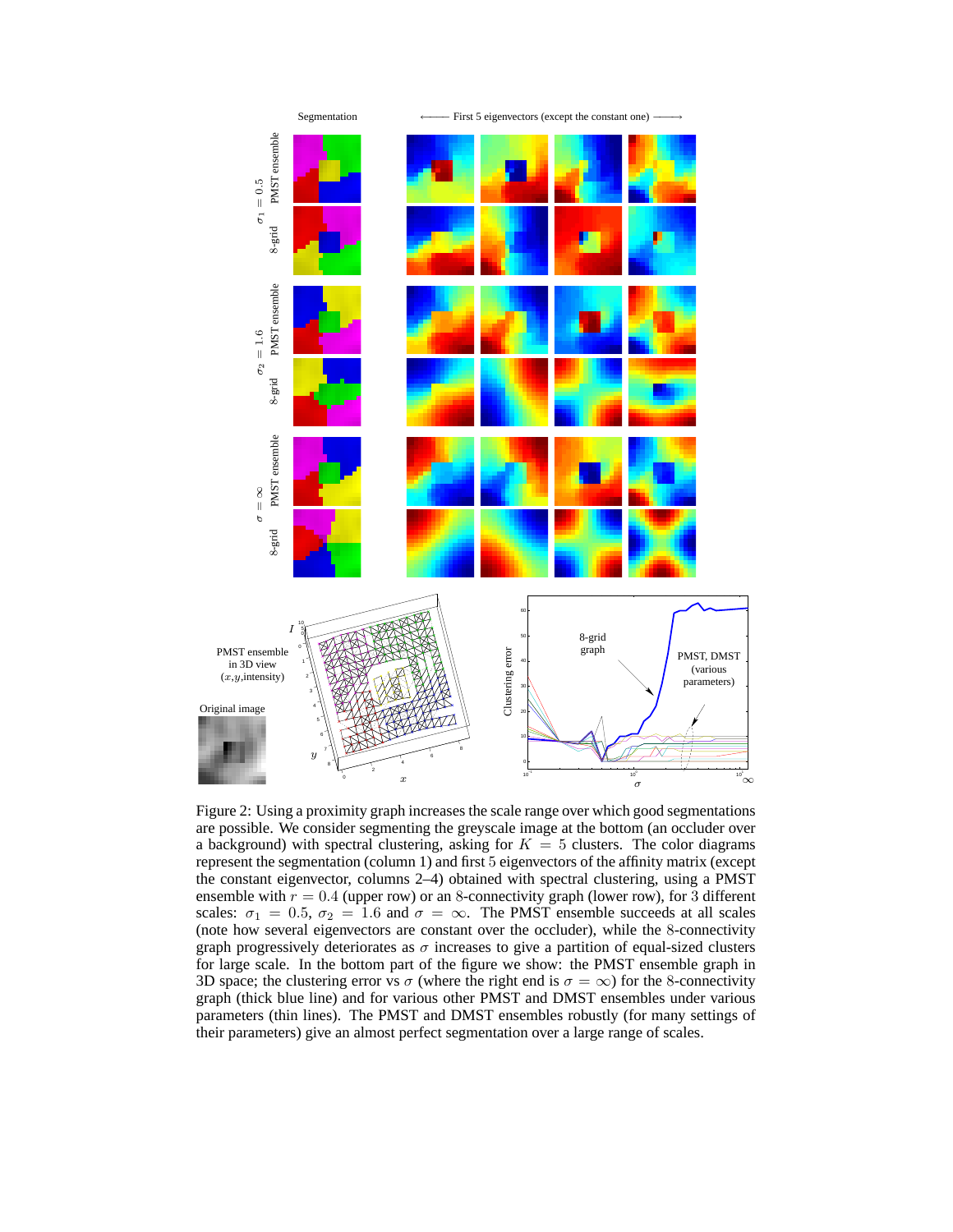tween pairs of points in the data set as the shortest-path lengths in a graph learned from the data. Then we apply multidimensional scaling to these distances to obtain a collection of low-dimensional points  $\{y_i\}_{i=1}^N$  that optimally preserves the estimated geodesic distances.

In fig. 3 we show the results of applying Isomap using different graphs to two data sets (ellipse and Swiss roll) for which we know the true geodesic distances  $g_{ij}$ . In a real application, since the true geodesic distances are unknown, error and variance cannot be computed; an *estimated residual variance* has been proposed [5] to determine the optimal graph parameter. For the perturbed MST ensemble, we binarize the edge values by making 1 any  $e_{ij} > 0$ . (It is often possible to refine the graph by zeroing edges with small  $e_{ij}$ , since this removes shortcuts that may have arisen by chance, particularly if  $T$  is large; but it is difficult to estimate the right threshold reliably.) The plots show 3 curves as a function of the graph parameter: the average error  $E$  in the geodesic distances; Isomap's estimated residual variance  $\dot{V}$ ; and the true residual variance V. From the plots we can see that  $\dot{V}$ correlates well with  $V$  (though it underestimates it) and also with  $E$  for the Swiss roll, but not for the ellipse; this can make the optimal graph parameter difficult to determine in a real application. Given this, the fact that our graphs work well over a larger region of their parameter space than the  $\epsilon$ -ball or k-NNG graphs makes them particularly attractive.

The plots for the Swiss roll show that, while for the low noise case the  $\epsilon$ -ball or k-NNG graphs work well over a reasonable region of their parameter space, for the high noise case this region decreases a lot, almost vanishing for the  $\epsilon$ -ball. This is because for low values of the parameter the graph is disconnected, while for high values it has multiple shortcuts; the difficulty of the task is compounded by the small number of points used,  $N = 500$  (an unavoidable fact in high dimensions). However, for the PMSTs the region remains quite wide and for the DMSTs the approximate region  $t \in [2, 8]$  gives good results. For very low r or  $t = 1$  the graph is the single MST, thus the large errors.

It is also important to realize that the range of the  $r$  parameter of the PMST ensemble does not depend on the data, while the range for  $\epsilon$  and k does. The range of the t parameter of the DMST ensemble does depend on the data, but we have found empirically that  $t = 2-4$ gives very good results with all data sets we have tried.

## **4 Discussion**

One main contribution of this paper is to highlight the relatively understudied problem of converting a data set into a graph, which forms an intermediate representation for many clustering and manifold learning algorithms. A second contribution is novel construction algorithms, which are: easy to implement, not expensive to compute, robust across many noise levels and parameter settings, and useful for clustering and manifold learning. In general, a careful selection of the graph construction algorithm makes the results of these machine learning methods robust, and avoids or limits the required parameter search. Finally, the combination of many graphs, formed from perturbed versions of the data, into an ensemble of graphs, is a novel approach to the construction problem.

Our idea of MST ensembles is an extension to graphs of the well-known technique of combining predictors by averaging (regression) or voting (classification), as is the regularizing effect of training with noise [12]. An ensemble of predictors improves the generalization to unseen data if the individual predictors are independent from each other and disagree with each other, and can be explained by the bias-variance tradeoff. Unlike regression or classification, unsupervised graph learning lacks at present an error function, so it seems difficult to apply the bias-variance framework here. However, we have conducted a wide range of empirical tests to understand the properties of the ensemble MSTs, and to compare them to the other graph construction methods, in terms of the error in the geodesic distances (if known a priori). In summary, we have found that the variance of the error for the geodesic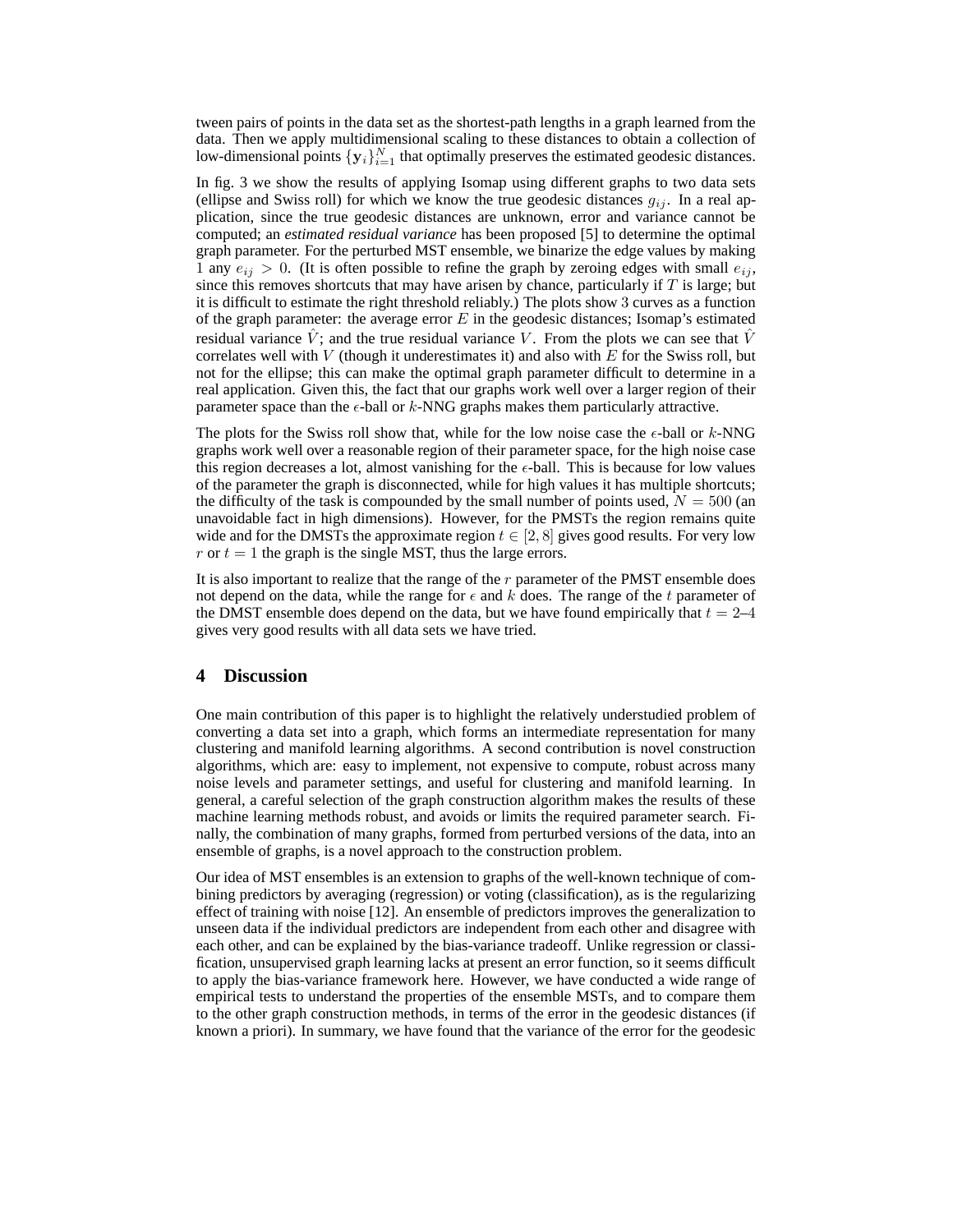

Figure 3: Performance of Isomap with different graphs in 3 data sets: ellipse with  $N = 100$ points, high noise; Swiss roll with  $N = 500$  points, low and high noise (where high noise means Gaussian with standard deviation equal to 9% of the separation between branches). All plots show on the X axis the graph parameter ( $\epsilon$ ,  $k$ ,  $r$  or  $t$ ); on the left Y axis the average error in the geodesic distances (red curve,  $E = \frac{1}{N^2} \sum_{i,j=1}^{N} |\tilde{g}_{ij} - g_{ij}|$ ); and on the right Y axis Isomap's estimated residual variance (solid blue curve,  $\hat{V} = 1 - R^2(\hat{\mathbf{G}}, \mathbf{D}_{\mathcal{Y}})$ ) and true residual variance (dashed blue curve,  $V = 1 - R^2(\mathbf{G}, \mathbf{D}_y)$ ), where  $\hat{\mathbf{G}}$  and  $\mathbf{G}$ are the matrices of estimated and true geodesic distances, respectively,  $\mathbf{D}_{y}$  is the matrix of Euclidean distances in the low-dimensional embedding, and  $R(\mathbf{A}, \mathbf{B})$  is the standard linear correlation coefficient, taken over all entries of matrices A and B. Where the curves for  $\epsilon$ -ball and k-NNG are missing, the graph was disconnected.